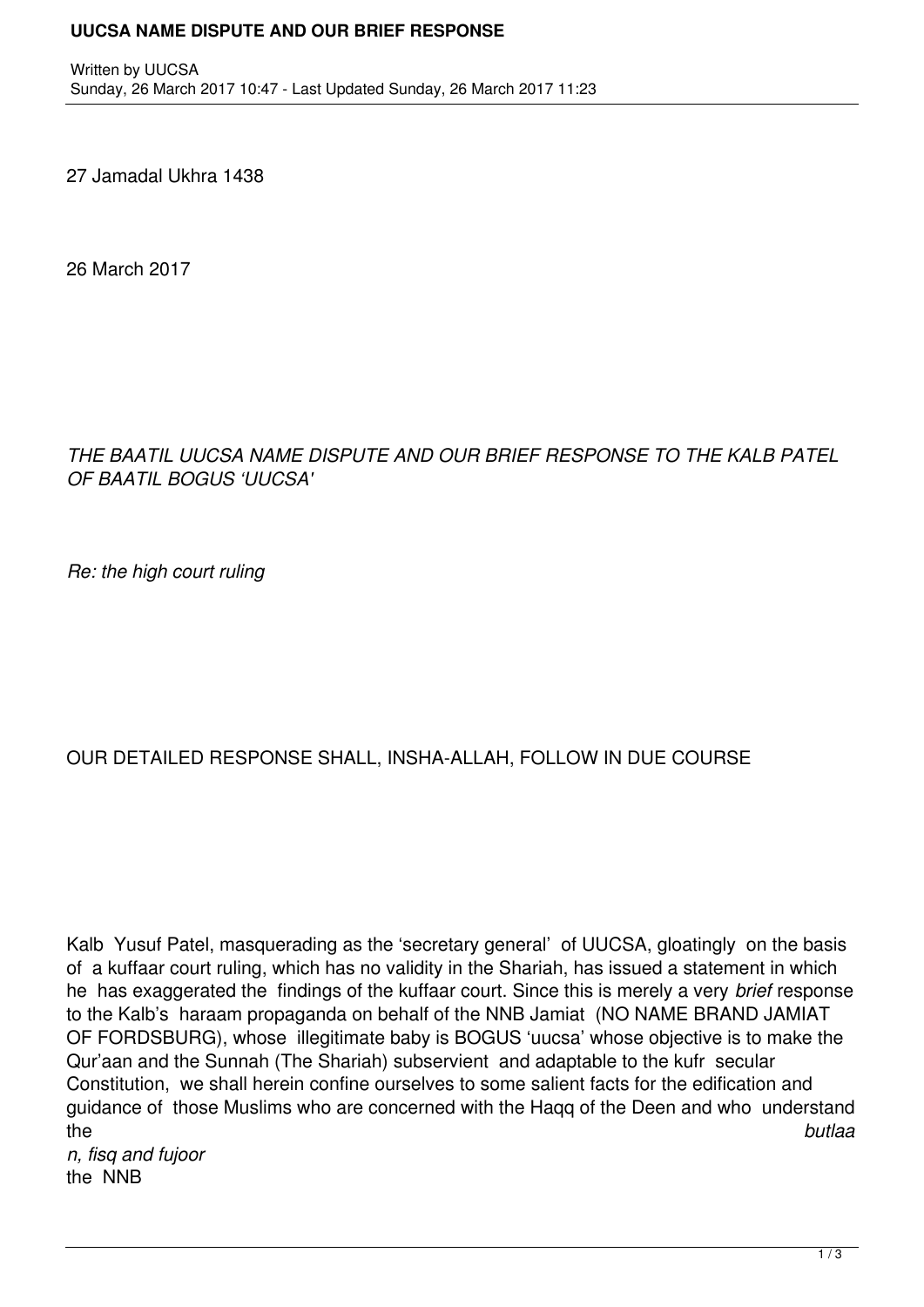## **UUCSA NAME DISPUTE AND OUR BRIEF RESPONSE**

Written by UUCSA Sunday, 26 March 2017 10:47 - Last Updated Sunday, 26 March 2017 11:23

*Zindeeq* 

crowd of moron molvis led by the murtad Reverend Abraham Bham who had sold his Imaan in a Christian church under the Christian cross.

**The effect of the court's ruling**

1. The court did NOT decree that the Respondent (i.e. GENUINE UUCSA) is 'fake' as Kalb Patel gloatingly claims in his statement of baatil.

2. The *mala fides* argument is a technical rule which has legal application in terms of an Act of Law, in this case the Trade Marks Act. It has no moral impact, least of all in terms of the Shariah.

3. The court found that: